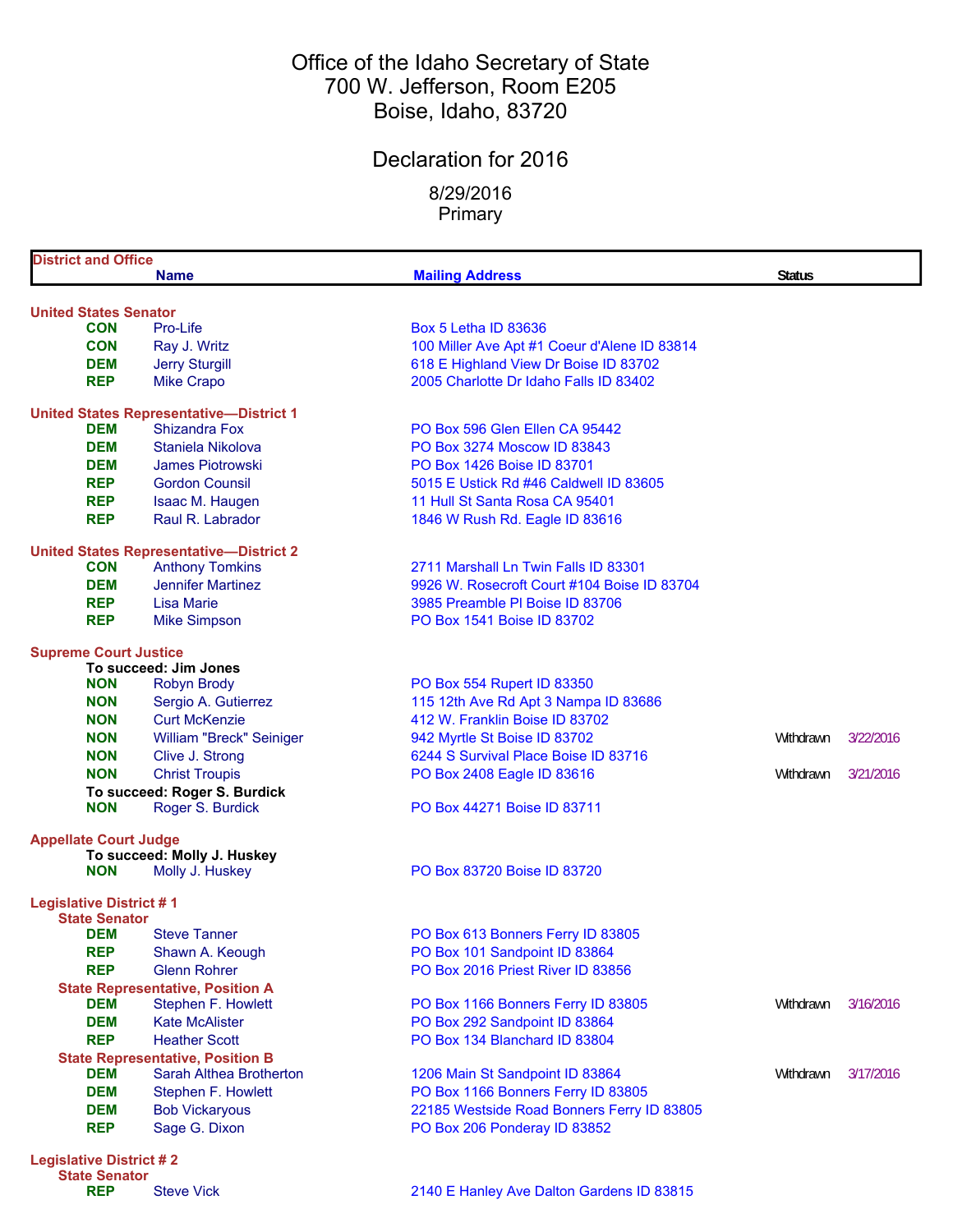| <b>District and Office</b>                             |                                                                |                                                     |               |           |
|--------------------------------------------------------|----------------------------------------------------------------|-----------------------------------------------------|---------------|-----------|
|                                                        | <b>Name</b>                                                    | <b>Mailing Address</b>                              | <b>Status</b> |           |
| DEM                                                    | <b>State Representative, Position A</b><br>Kathy (Kraack) Kahn | 13712 E Lay Lane Medimont ID 83842                  |               |           |
| <b>REP</b>                                             | <b>Vito Barbieri</b>                                           | 564 E Prairie Ave Dalton Gardens ID 83815           |               |           |
| <b>REP</b>                                             | <b>Fritz Wiedenhoff</b>                                        | 16145 N Radian Rd Rathdrum ID 83858                 |               |           |
|                                                        | <b>State Representative, Position B</b>                        |                                                     |               |           |
| DEM                                                    | <b>Cooper Coyle</b>                                            | 8354 N Rock Pillar Rd Hauser ID 83854               |               |           |
| <b>DEM</b>                                             | <b>Richard Kohles</b>                                          | 8291 N Stonehaven Dr Hayden ID 83835                |               |           |
| <b>REP</b>                                             | Alan Littlejohn                                                | PO Box 192 Athol ID 83801                           |               |           |
| <b>REP</b>                                             | Eric Redman                                                    | PO Box 40 Athol ID 83801                            |               |           |
|                                                        |                                                                |                                                     |               |           |
| <b>Legislative District #3</b><br><b>State Senator</b> |                                                                |                                                     |               |           |
| <b>REP</b>                                             | <b>Bob Nonini</b>                                              | 5875 W Harbor Dr Coeur d'Alene ID 83814             |               |           |
|                                                        | <b>State Representative, Position A</b>                        |                                                     |               |           |
| <b>REP</b>                                             | <b>Ron Mendive</b>                                             | 3732 S Dusty Ln Coeur d'Alene ID 83814              |               |           |
|                                                        | <b>State Representative, Position B</b>                        |                                                     |               |           |
| <b>REP</b>                                             | Don Cheatham                                                   | PO Box 2011 Post Falls ID 83877                     |               |           |
| <b>REP</b>                                             | <b>Peter Riggs</b>                                             | PO Box 3798 Coeur d'Alene ID 83816                  |               |           |
| <b>Legislative District #4</b>                         |                                                                |                                                     |               |           |
| <b>State Senator</b>                                   |                                                                |                                                     |               |           |
| <b>DEM</b>                                             | <b>Kristi Milan</b>                                            | PO Box 1422 Coeur d'Alene ID 83816                  |               |           |
| <b>DEM</b>                                             | <b>Patrick P. Mitchell</b>                                     | 1002 N 15th St Coeur d'Alene ID 83814               | Withdrawn     | 3/11/2016 |
| <b>REP</b>                                             | <b>Mary Souza</b>                                              | PO Box 2223 Coeur d'Alene ID 83816                  |               |           |
|                                                        | <b>State Representative, Position A</b>                        |                                                     |               |           |
| <b>DEM</b>                                             | <b>Patrick P Mitchell</b>                                      | 1002 N 15th St Coeur d'Alene ID 83814               |               |           |
| <b>DEM</b>                                             | <b>Turns To The East</b>                                       | 2339 W Plymouth Cir Coeur d'Alene ID 83815          |               |           |
| <b>REP</b>                                             | Arthur B. Macomber                                             | PO Box 102 Coeur d'Alene ID 83816                   |               |           |
| <b>REP</b>                                             | Lucas "Luke" Malek                                             | PO Box 363 Coeur d'Alene ID 83816                   |               |           |
|                                                        | <b>State Representative, Position B</b>                        | 817 E Birch Ave Coeur d'Alene ID 83814              |               |           |
| DEM<br><b>REP</b>                                      | <b>Tom Hearn</b><br><b>Paul Amador</b>                         | 333 W Vista Dr Coeur d'Alene ID 83815               |               |           |
| <b>REP</b>                                             | <b>Kathleen Sims</b>                                           | 4505 Greenchain Loop Unit #6 Coeur d'Alene ID 83814 |               |           |
|                                                        |                                                                |                                                     |               |           |
| <b>Legislative District #5</b>                         |                                                                |                                                     |               |           |
| <b>State Senator</b>                                   |                                                                |                                                     |               |           |
| <b>DEM</b>                                             | Dan J Schmidt                                                  | 267 Circle Dr Moscow ID 83843                       |               |           |
| <b>REP</b>                                             | John Freeland (Wanvig)                                         | 815 W C St Moscow ID 83843                          | Withdrawn     | 6/7/2016  |
| <b>DEM</b>                                             | <b>State Representative, Position A</b><br>Paulette E. Jordan  | PO Box 611 Plummer ID 83851                         |               |           |
| <b>REP</b>                                             | <b>Carl Berglund</b>                                           | 1095 Cedar Ridge Rd Kendrick ID 83537               |               |           |
| <b>REP</b>                                             | William (Bill) Goesling                                        | 1141 Paradise Ridge Rd Moscow ID 83843              |               |           |
|                                                        | <b>State Representative, Position B</b>                        |                                                     |               |           |
| DEM                                                    | <b>Laurene Sorensen</b>                                        | PO Box 9826 Moscow ID 83843                         |               |           |
| <b>REP</b>                                             | <b>Carl Berglund</b>                                           | 1095 Cedar Ridge Rd Kendrick ID 83537               | Withdrawn     | 3/11/2016 |
| <b>REP</b>                                             | <b>Caroline Nilsson Troy</b>                                   | 2794 Hwy 95 Genesee ID 83832                        |               |           |
|                                                        |                                                                |                                                     |               |           |
| <b>Legislative District #6</b><br><b>State Senator</b> |                                                                |                                                     |               |           |
| <b>REP</b>                                             | Dan Johnson                                                    | 1006 Richardson Ave Lewiston ID 83501               |               |           |
|                                                        | <b>State Representative, Position A</b>                        |                                                     |               |           |
| <b>DEM</b>                                             | <b>Bob Blakey</b>                                              | 601 23rd Ave Lewiston ID 83501                      |               |           |
| <b>REP</b>                                             | Thyra K. Stevenson                                             | 308 N Prospect Blvd Lewiston ID 83501               |               |           |
|                                                        | <b>State Representative, Position B</b>                        |                                                     |               |           |
| <b>DEM</b>                                             | <b>John Rusche</b>                                             | 1405 27th Ave Lewiston ID 83501                     |               |           |
| <b>REP</b>                                             | <b>Mike Kingsley</b>                                           | 3413 Bluebird Cir Lewiston ID 83501                 |               |           |
| <b>Legislative District #7</b>                         |                                                                |                                                     |               |           |
| <b>State Senator</b>                                   |                                                                |                                                     |               |           |
| <b>DEM</b>                                             | <b>Ken Meyers</b>                                              | 375 Gold Hill Circle Sagle ID 83860                 |               |           |
| <b>REP</b>                                             | <b>Carl G Crabtree</b>                                         | 36 White Tail Acres Ln Grangeville ID 83530         |               |           |
| <b>REP</b>                                             | <b>Sheryl L Nuxoll</b>                                         | PO Box 187 Cottonwood ID 83522                      |               |           |
|                                                        | <b>State Representative, Position A</b>                        |                                                     |               |           |
| DEM                                                    | <b>Jessica Chilcott</b>                                        | PO Box 504 Sandpoint ID 83864                       |               |           |
| <b>REP</b>                                             | <b>Priscilla Giddings</b>                                      | 13705 Twin Eagles Lane White Bird ID 83554          |               |           |
| <b>REP</b>                                             | <b>Shannon McMillan</b>                                        | PO Box 26 Silverton ID 83867                        |               |           |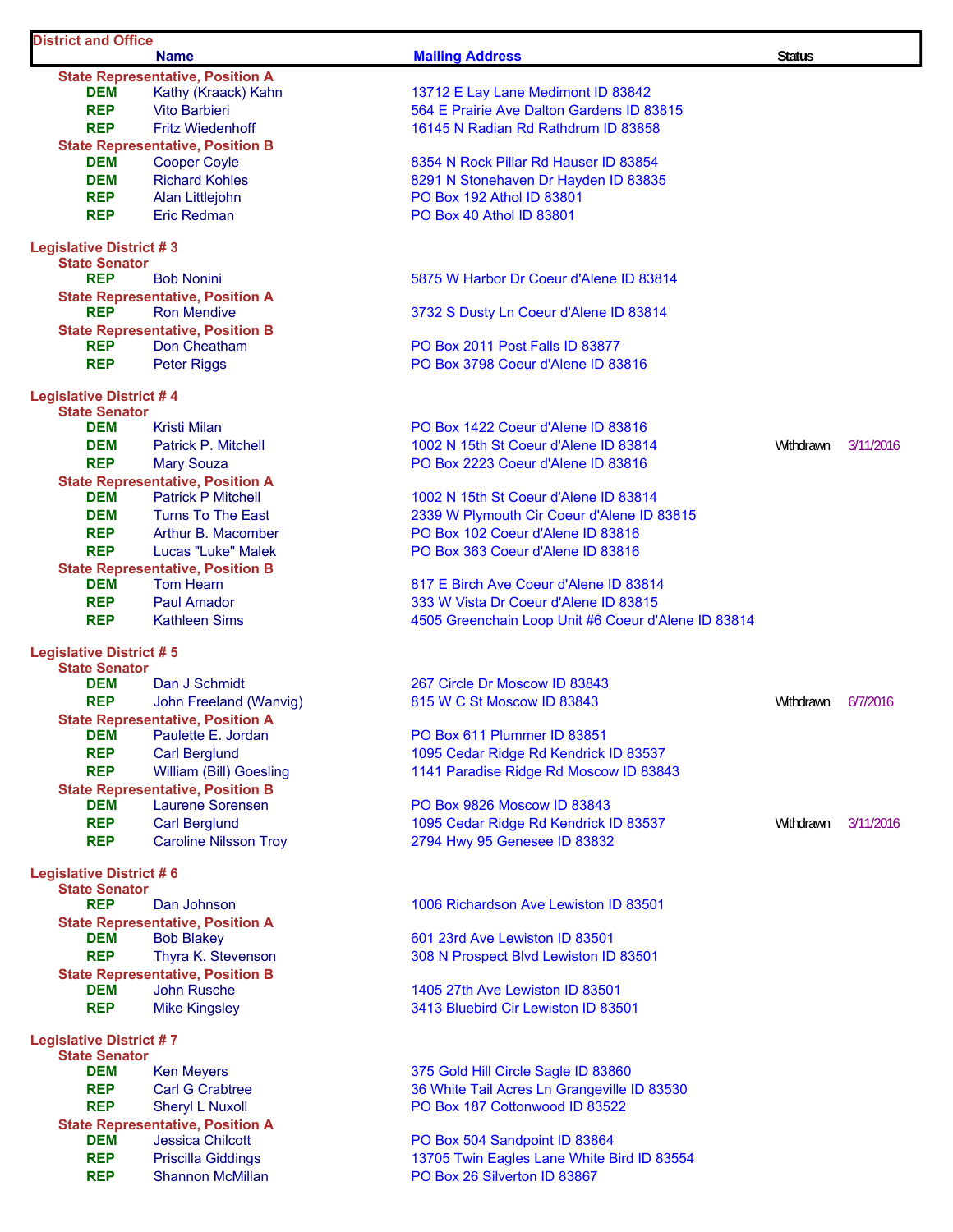## **District and Office**

|                                                        | <b>Name</b>                                                     | <b>Mailing Address</b>                                                  | <b>Status</b> |          |
|--------------------------------------------------------|-----------------------------------------------------------------|-------------------------------------------------------------------------|---------------|----------|
|                                                        | <b>State Representative, Position B</b>                         |                                                                         |               |          |
| <b>REP</b>                                             | Paul E Shepherd                                                 | PO Box 277 Riggins ID 83549                                             |               |          |
| <b>REP</b>                                             | Kris L. Steneck                                                 | <b>General Delivery Elk City ID 83525</b>                               |               |          |
| <b>Legislative District #8</b><br><b>State Senator</b> |                                                                 |                                                                         |               |          |
| <b>CON</b>                                             | Kirsten Faith Richardson                                        | <b>Box 5 Letha ID 83636</b>                                             |               |          |
| <b>REP</b>                                             | Steven P. Thayn                                                 | 5655 Hillview Rd Emmett ID 83617                                        |               |          |
|                                                        | <b>State Representative, Position A</b>                         |                                                                         |               |          |
| <b>DEM</b>                                             | <b>Jocelyn Plass</b>                                            | PO Box 341 Stanley ID 83278                                             |               |          |
| <b>REP</b>                                             | <b>Terry Gestrin</b>                                            | PO Box 399 Donnelly ID 83615                                            |               |          |
|                                                        | <b>State Representative, Position B</b>                         |                                                                         |               |          |
| <b>CON</b>                                             | <b>Ammon Emanuel Prolife</b>                                    | <b>Box 5 Letha ID 83636</b>                                             |               |          |
| <b>REP</b><br><b>REP</b>                               | <b>Merrill Beyeler</b><br><b>Dorothy Moon</b>                   | 4861 Lemhi Rd Box 62 Leadore ID 83464<br>HC 67 Box 304 Stanley ID 83278 |               |          |
|                                                        |                                                                 |                                                                         |               |          |
| <b>Legislative District #9</b><br><b>State Senator</b> |                                                                 |                                                                         |               |          |
| DEM                                                    | <b>Carol Bogue</b>                                              | 502 Pioneer Rd Weiser ID 83672                                          |               |          |
| <b>REP</b>                                             | <b>Abby Lee</b>                                                 | 5370 Elmore Rd Fruitland ID 83619                                       |               |          |
| <b>REP</b>                                             | <b>Viki Purdy</b>                                               | PO Box 11 New Meadows ID 83654                                          |               |          |
|                                                        | <b>State Representative, Position A</b>                         |                                                                         |               |          |
| <b>DEM</b>                                             | Rejeana A. Goolsby                                              | 1235 W 3rd St Weiser ID 83672                                           |               |          |
| <b>REP</b>                                             | <b>Ryan Kerby</b>                                               | 5470 Hwy 52 New Plymouth ID 83655                                       |               |          |
| <b>REP</b>                                             | <b>Jake Stephens</b>                                            | 5494 Oasis Rd Caldwell ID 83607                                         |               |          |
| <b>DEM</b>                                             | <b>State Representative, Position B</b><br>R. T. Loyd           | PO Box 263 Parma ID 83660                                               |               |          |
| <b>REP</b>                                             | <b>Judy Boyle</b>                                               | 2301 Valley Rd Midvale ID 83645                                         |               |          |
| <b>REP</b>                                             | <b>Michael Dolton</b>                                           | PO Box 133 New Plymouth ID 83655                                        |               |          |
| <b>Legislative District #10</b>                        |                                                                 |                                                                         |               |          |
| <b>State Senator</b>                                   |                                                                 |                                                                         |               |          |
| <b>DEM</b>                                             | <b>Ydalia Yado</b>                                              | 2424 Washington Ave Caldwell ID 83605                                   |               |          |
| <b>REP</b>                                             | <b>Jim Rice</b>                                                 | 1011 Teton Ave. Caldwell ID 83605                                       |               |          |
|                                                        | <b>State Representative, Position A</b>                         |                                                                         |               |          |
| <b>DEM</b>                                             | Jeremy Lopett                                                   | 123 Sunnyside Dr Caldwell ID 83605                                      |               |          |
| <b>REP</b>                                             | <b>Brandon Hixon</b><br><b>State Representative, Position B</b> | 910 N Plateau Ave Caldwell ID 83605                                     |               |          |
| <b>DEM</b>                                             | Jeremy Lopett                                                   | 123 Sunnyside Dr Caldwell ID 83605                                      | Withdrawn     | 3/7/2016 |
| <b>DEM</b>                                             | <b>Warren Timothy Stevens</b>                                   | 1915 Blaine St Caldwell ID 83605                                        |               |          |
| <b>REP</b>                                             | <b>Greg Chaney</b>                                              | 11968 Colonial Dr Caldwell ID 83605                                     |               |          |
| <b>Legislative District #11</b>                        |                                                                 |                                                                         |               |          |
| <b>State Senator</b>                                   |                                                                 |                                                                         |               |          |
| <b>DEM</b>                                             | <b>Pat Day Hartwell</b>                                         | 20021 Hoskins Rd Caldwell ID 83607                                      |               |          |
| <b>REP</b>                                             | <b>Zach Brooks</b>                                              | 15705 Riverside Road Caldwell ID 83607                                  |               |          |
| <b>REP</b>                                             | Patti Anne Lodge                                                | 18500 Symms Rd Caldwell ID 83607                                        |               |          |
|                                                        | <b>State Representative, Position A</b>                         |                                                                         |               |          |
| <b>DEM</b><br><b>REP</b>                               | <b>Edward Savala</b><br><b>Myron Amsden</b>                     | 19769 Karcher Rd Caldwell ID 83607                                      |               |          |
| <b>REP</b>                                             | <b>Marty Galvin</b>                                             | 23112 Blessinger Rd Star ID 83669<br>PO Box 115 Middleton ID 83644      |               |          |
| <b>REP</b>                                             | <b>Tammy Nichols</b>                                            | 23653 Freezeout Rd Caldwell ID 83607                                    |               |          |
| <b>REP</b>                                             | <b>Mike Pullin</b>                                              | PO Box 51 Middleton ID 83644                                            |               |          |
| <b>REP</b>                                             | <b>Scott Syme</b>                                               | 17498 Allendale Road Wilder ID 83676                                    |               |          |
|                                                        | <b>State Representative, Position B</b>                         |                                                                         |               |          |
| DEM                                                    | Rita J. Burns                                                   | 12821 Chicken Dinner Rd Caldwell ID 83607                               |               |          |
| <b>REP</b>                                             | <b>Christy Perry</b>                                            | 8791 Elkhorn Ln Nampa ID 83686                                          |               |          |
| <b>REP</b>                                             | <b>Kathryn Ralstin</b>                                          | 20691 Gem Ct Greenleaf ID 83626                                         |               |          |
| <b>Legislative District #12</b>                        |                                                                 |                                                                         |               |          |
| <b>State Senator</b><br><b>DEM</b>                     | <b>Chelle Gluch</b>                                             |                                                                         |               |          |
| <b>REP</b>                                             | <b>Todd Lakey</b>                                               | 17 N Canyon St Nampa ID 83651<br>34 S Bingham St Nampa ID 83651         |               |          |
|                                                        | <b>State Representative, Position A</b>                         |                                                                         |               |          |
| <b>DEM</b>                                             | Maria Gonzalez Mahhutt                                          | 16 12th Ave S Ste 2 Namna ID 83651                                      |               |          |

**DEM** Maria Gonzalez Mabbutt 16 12th Ave S Ste 2 Nampa ID 83651 **REP** Robert E. Anderst 7401 E Grey Lag Dr Nampa ID 83687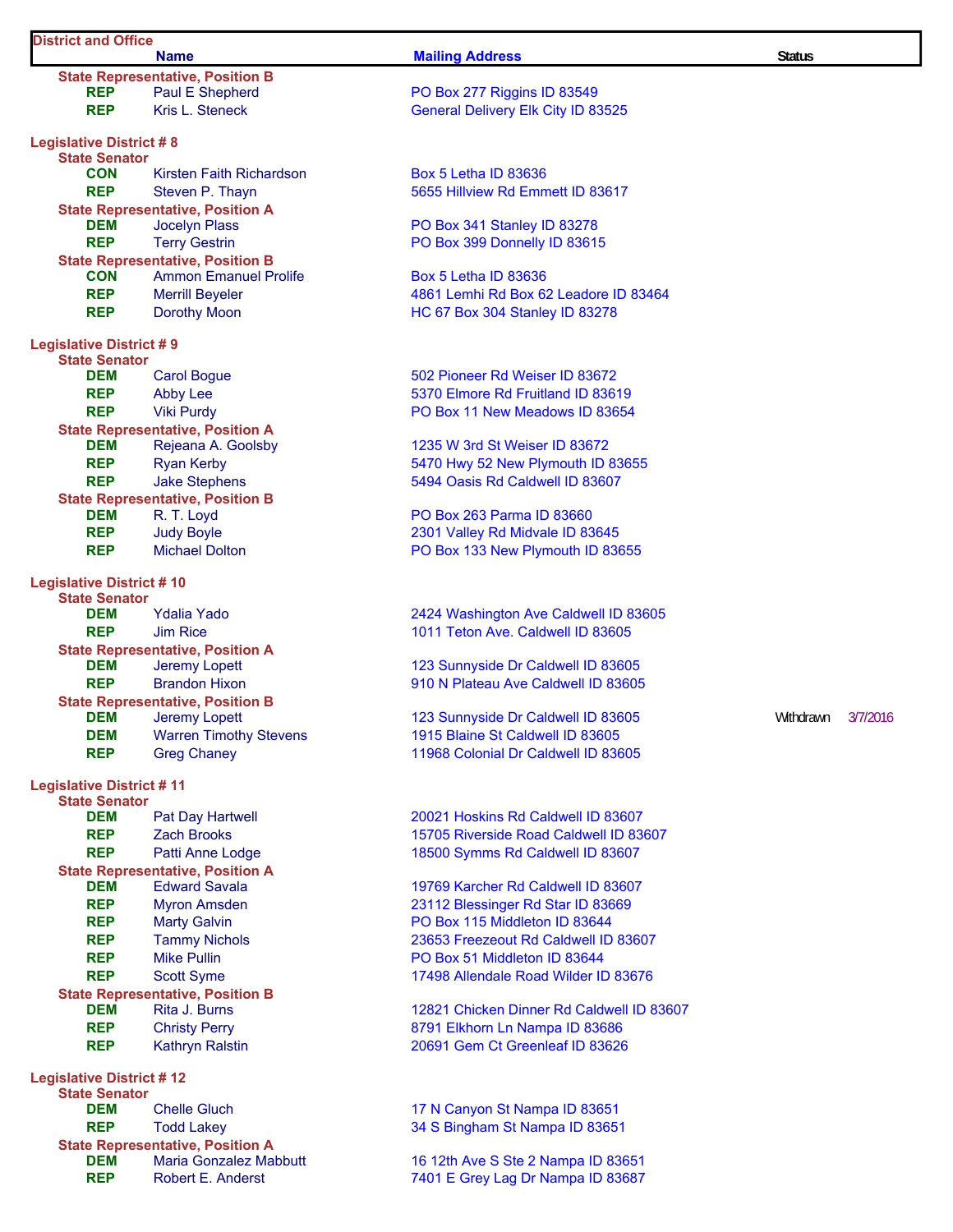| <b>District and Office</b>                              | <b>Name</b>                                                      | <b>Mailing Address</b>                                                         | <b>Status</b> |           |
|---------------------------------------------------------|------------------------------------------------------------------|--------------------------------------------------------------------------------|---------------|-----------|
|                                                         | <b>State Representative, Position B</b>                          |                                                                                |               |           |
| <b>DEM</b>                                              | <b>Shana Tremaine</b>                                            | 16469 Rainbow Dr Nampa ID 83687                                                |               |           |
| <b>REP</b>                                              | Rick D. Youngblood                                               | 12612 Smith Ave Nampa ID 83651                                                 |               |           |
| <b>Legislative District #13</b>                         |                                                                  |                                                                                |               |           |
| <b>State Senator</b>                                    |                                                                  |                                                                                |               |           |
| <b>DEM</b>                                              | <b>Carl Davis</b>                                                | 2007 E Louisana Ave Nampa ID 83686                                             |               |           |
| <b>REP</b>                                              | Jeff C. Agenbroad                                                | 3615 Portland Ave Nampa ID 83686                                               |               |           |
| <b>REP</b>                                              | <b>Curt McKenzie</b>                                             | 1911 S Candlewood Dr Nampa ID 83686                                            | Withdrawn     | 3/11/2016 |
| <b>REP</b>                                              | <b>Ray McKenzie</b>                                              | 13040 Makennas Way Nampa ID 83686                                              | Withdrawn     | 3/25/2016 |
| <b>REP</b>                                              | <b>State Representative, Position A</b><br><b>Brent J. Crane</b> | PO Box 86 Nampa ID 83653                                                       |               |           |
|                                                         | <b>State Representative, Position B</b>                          |                                                                                |               |           |
| <b>REP</b>                                              | Gary E. Collins                                                  | 2019 E Massachusetts Ave Nampa ID 83686                                        |               |           |
| <b>REP</b>                                              | Alan C. Jones                                                    | 3622 Shipman Cir Nampa ID 83686                                                |               |           |
| <b>Legislative District #14</b>                         |                                                                  |                                                                                |               |           |
| <b>State Senator</b>                                    |                                                                  |                                                                                |               |           |
| <b>DEM</b>                                              | Miranda Gold                                                     | 2880 N Eagle Rd Eagle ID 83616                                                 |               |           |
| <b>REP</b>                                              | Marv Hagedorn                                                    | 5285 W Ridgeside St Meridian ID 83646                                          |               |           |
| <b>DEM</b>                                              | <b>State Representative, Position A</b>                          |                                                                                |               |           |
|                                                         | Jane M. Rohling                                                  | 582 Palmetto Dr Eagle ID 83616                                                 |               |           |
| <b>REP</b><br><b>REP</b>                                | <b>Michael Greenway</b><br><b>Mike Moyle</b>                     | 234 W Cobblestone Ct Eagle ID 83616<br>480 N Plummer Rd Star ID 83669          |               |           |
|                                                         | <b>State Representative, Position B</b>                          |                                                                                |               |           |
| <b>DEM</b>                                              | <b>Glida Bothwell</b>                                            | 4845 N Curlew Lane Eagle ID 83616                                              |               |           |
| <b>REP</b>                                              | <b>Gayann DeMordaunt</b>                                         | 1017 S Arbor Island Way Eagle ID 83616                                         |               |           |
| <b>REP</b>                                              | Douglas R. Jones                                                 | 1274 W Barrymore Dr. Meridian ID 83646                                         |               |           |
| <b>Legislative District #15</b>                         |                                                                  |                                                                                |               |           |
| <b>State Senator</b>                                    |                                                                  |                                                                                |               |           |
| DEM                                                     | Laura Metzler                                                    | 10263 W Estate Dr Boise ID 83709                                               |               |           |
| <b>REP</b>                                              | Fred S. Martin                                                   | 3672 N Tumbleweed PI Boise ID 83713                                            |               |           |
|                                                         | <b>State Representative, Position A</b>                          |                                                                                |               |           |
| <b>DEM</b>                                              | <b>Steve Berch</b>                                               | 13328 W Engelmann Dr Boise ID 83713                                            |               |           |
| <b>REP</b>                                              | Lynn M. Luker                                                    | 514 El Blanco Dr Boise ID 83709                                                |               |           |
|                                                         | <b>State Representative, Position B</b>                          |                                                                                |               |           |
| <b>DEM</b>                                              | <b>Jake Ellis</b>                                                | 3927 Pennfield Ave Boise ID 83713                                              |               |           |
| <b>REP</b><br><b>REP</b>                                | Rod W. Beck<br><b>Patrick McDonald</b>                           | 4257 Tattenham Way Boise ID 83713<br>13359 West Annabrook Drive Boise ID 83713 |               |           |
| <b>REP</b>                                              | <b>Jason J Robinson</b>                                          | 1046 N Jullion Ave Boise ID 83704                                              | Withdrawn     | 3/24/2016 |
| <b>Legislative District #16</b>                         |                                                                  |                                                                                |               |           |
| <b>State Senator</b>                                    |                                                                  |                                                                                |               |           |
| <b>DEM</b>                                              | <b>Grant Burgoyne</b>                                            | 2203 N Mountain View Dr Boise ID 83706                                         |               |           |
| <b>REP</b>                                              | <b>Ryan McDonald</b>                                             | 7154 W State St Ste #268 Boise ID 83703                                        |               |           |
| <b>REP</b>                                              | Joel H. Robinson                                                 | 5019 W Redbridge Court Boise ID 83703-3478                                     | Withdrawn     | 3/11/2016 |
|                                                         | <b>State Representative, Position A</b>                          |                                                                                |               |           |
| <b>DEM</b>                                              | <b>John McCrostie</b>                                            | 7820 W Riverside Dr Garden City ID 83714                                       |               |           |
| <b>DEM</b>                                              | <b>Geoff Stephenson</b>                                          | 312 E 47th St #4 Garden City ID 83714                                          |               |           |
| <b>REP</b>                                              | Joel H Robinson                                                  | 5019 W Redbridge Ct Boise ID 83703                                             |               |           |
|                                                         | <b>State Representative, Position B</b>                          |                                                                                |               |           |
| <b>DEM</b>                                              | <b>Hy Kloc</b>                                                   | 3932 Oak Park Dr Boise ID 83703                                                |               |           |
| <b>Legislative District #17</b><br><b>State Senator</b> |                                                                  |                                                                                |               |           |
| <b>DEM</b>                                              | Maryanne Jordan                                                  | 312 N Atlantic St Boise ID 83706                                               |               |           |
| <b>REP</b>                                              | <b>Robert Herrin III</b>                                         | 4822 W Gage St Boise ID 83706                                                  |               |           |
|                                                         | <b>State Representative, Position A</b>                          |                                                                                |               |           |
| <b>DEM</b>                                              | <b>John Gannon</b>                                               | 2104 S Pond St Boise ID 83705                                                  |               |           |
| <b>REP</b>                                              | <b>Kreed Ray Kleinkopf</b>                                       | 1715 Woodbridge Ln Boise ID 83706                                              |               |           |
|                                                         | <b>State Representative, Position B</b>                          |                                                                                |               |           |
| <b>DEM</b>                                              | <b>Sue Chew</b>                                                  | 1304 S Lincoln Ave Boise ID 83706                                              |               |           |
| <b>REP</b>                                              | <b>Tabby Jolley</b>                                              | 1301 Shoshone St Boise ID 83705                                                |               |           |
|                                                         |                                                                  |                                                                                |               |           |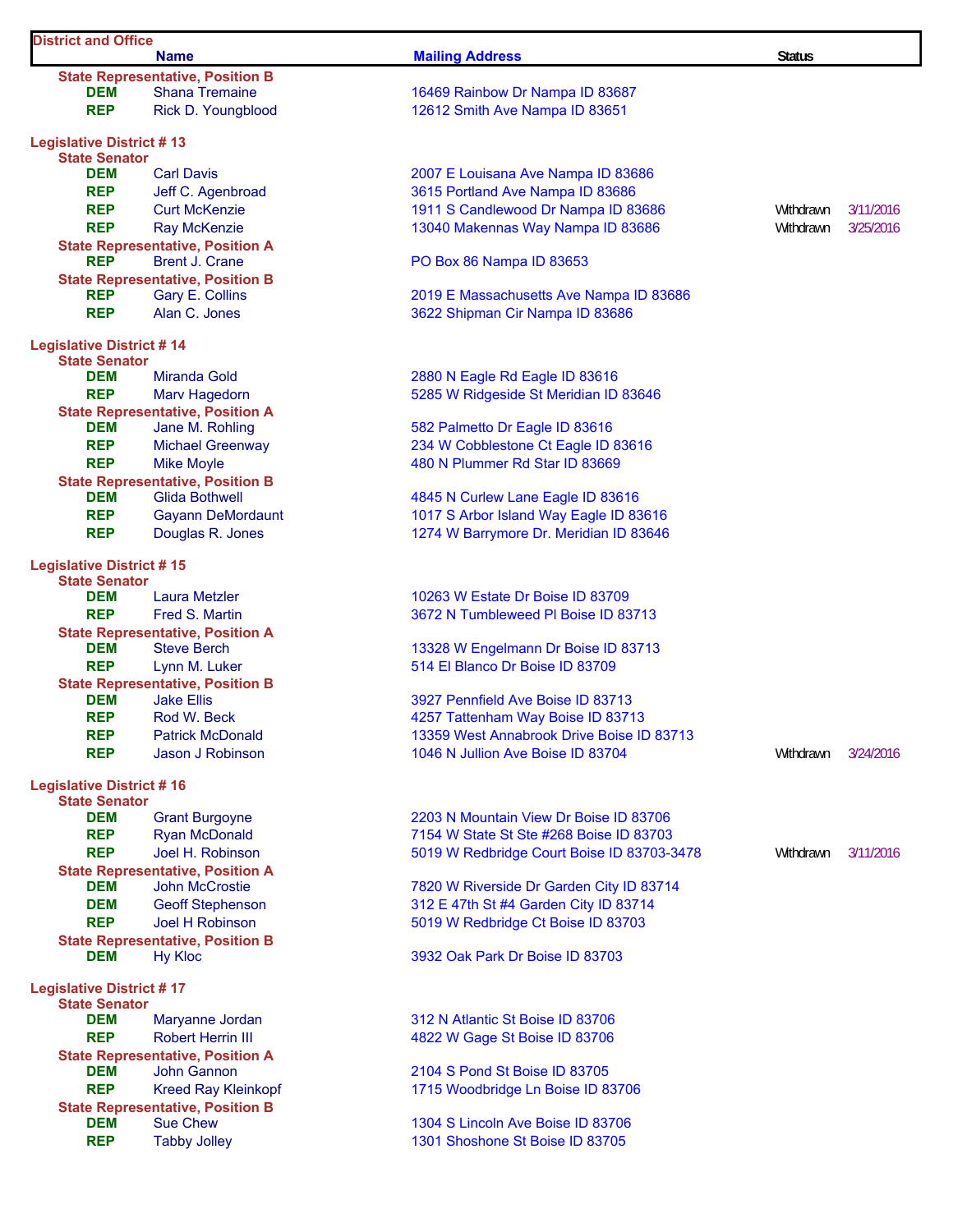**Legislative District # 18 State Senator DEM** Janie Ward-Engelking 3578 S Crosspoint Ave Boise ID 83706 **State Representative, Position A State Representative, Position B**<br>**DEM** Phylis King **Legislative District # 19 State Senator State Representative, Position A**<br>**DEM** Mathew Erpelding **State Representative, Position B Legislative District # 20 State Senator State Representative, Position A<br>CON** Daniel S. Weston **State Representative, Position B Legislative District # 21 State Senator State Representative, Position A State Representative, Position B<br>DEM** Cindy Thorngren **Legislative District # 22 State Senator State Representative, Position A State Representative, Position B**<br>**REP** Jason A. Monks **Legislative District # 23 State Senator State Representative, Position A**<br>**DEM** Mary Ann Richards **State Representative, Position B Legislative District # 24 State Senator**

**State Representative, Position A**

## **DEM** Ilana Rubel 2750 E Migratory Dr Boise ID 83706 **2107 Palouse Boise ID 83705 DEM** Cherie Buckner-Webb 2304 W Bella Street Boise ID 83702 **DEM** Mathew Erpelding **National Contract PO Box 1697 Boise ID 83701 REP** Mark Patten **8788 N** Horseshoe Bend Rd Boise ID 83714 **DEM** Melissa Wintrow 1711 Ridenbaugh Boise ID 83702 **REP** Jane McClaran 4075 N La Fontana Wy Boise ID 83702 **DEM** Bill Rutherford **280 E Cholla Hills St Meridian ID 83646 REP** Chuck Winder 5528 N Ebbetts Ave Boise ID 83713 707 E Pine Ave Meridian ID 83642 **REP** Joe A. Palmer **1988 1988 1989 12:339 N Dixon Ave Meridian ID 83646 REP** James Holtzclaw 3720 N Heritage View Ave Meridian ID 83646 **REP** Randy Drew Johnson 2196 Trestle Dr Meridian ID 83646 **REP** Clifford R. "Cliff" Bayer 592 E Saint Kitts Dr Meridian ID 83642 **DEM** Robert Winder **CONGLET CONGLETED ASSESS** CONGRESS Galewood Way Boise ID 83709 **REP** Steven C. Harris 851 E Martinique Dr Meridian ID 83642 **DEM** Cindy Thorngren 10890 W Smoke Ranch Dr Boise ID 83709 **REP** Thomas E. "Tom" Dayley 4892 S Willandra Wy Boise ID 83709 **REP** Lori Den Hartog **PO Box 267 Meridian ID 83680 REP** Charles Pratt Porter 1091 E Soapstone Ct Kuna ID 83634 **REP** Robert "Ernie" Terrell 278 W Quaking Aspen Ln Kuna ID 83634 **REP** John Vander Woude 5311 Ridgewood Rd Nampa ID 83687 1280 W Clarinda St Meridian ID 83642 **REP** Bert Brackett **1988 Bert Brackett** 1988 **1998 ABSON 48331 Three Cr Hwy Rogerson ID 83302 DEM** Mary Ann Richards 1452 N State Line Rd Homedale ID 83628 **REP** Rich Wills **REP** Rich Wills **PO Box 602 Glenns Ferry ID 83623 REP** Christy Zito **PO Box 61 Hammett ID 83627 REP** Megan C. Blanksma **1995 S** Thacker Rd Hammett ID 83627 **REP** Justin M Freeman 5711 Gosling Lane Marsing ID 83639 **REP** Pete Nielsen **1203 SW Easy St Mountain Home ID 83647 DEM** Deborah Silver 1401 Poplar Ave Twin Falls ID 83301 **REP** Lee Heider 1631 Richmond Dr Twin Falls ID 83301 **DEM** Dale Varney 2473 Blick Ln Twin Falls ID 83301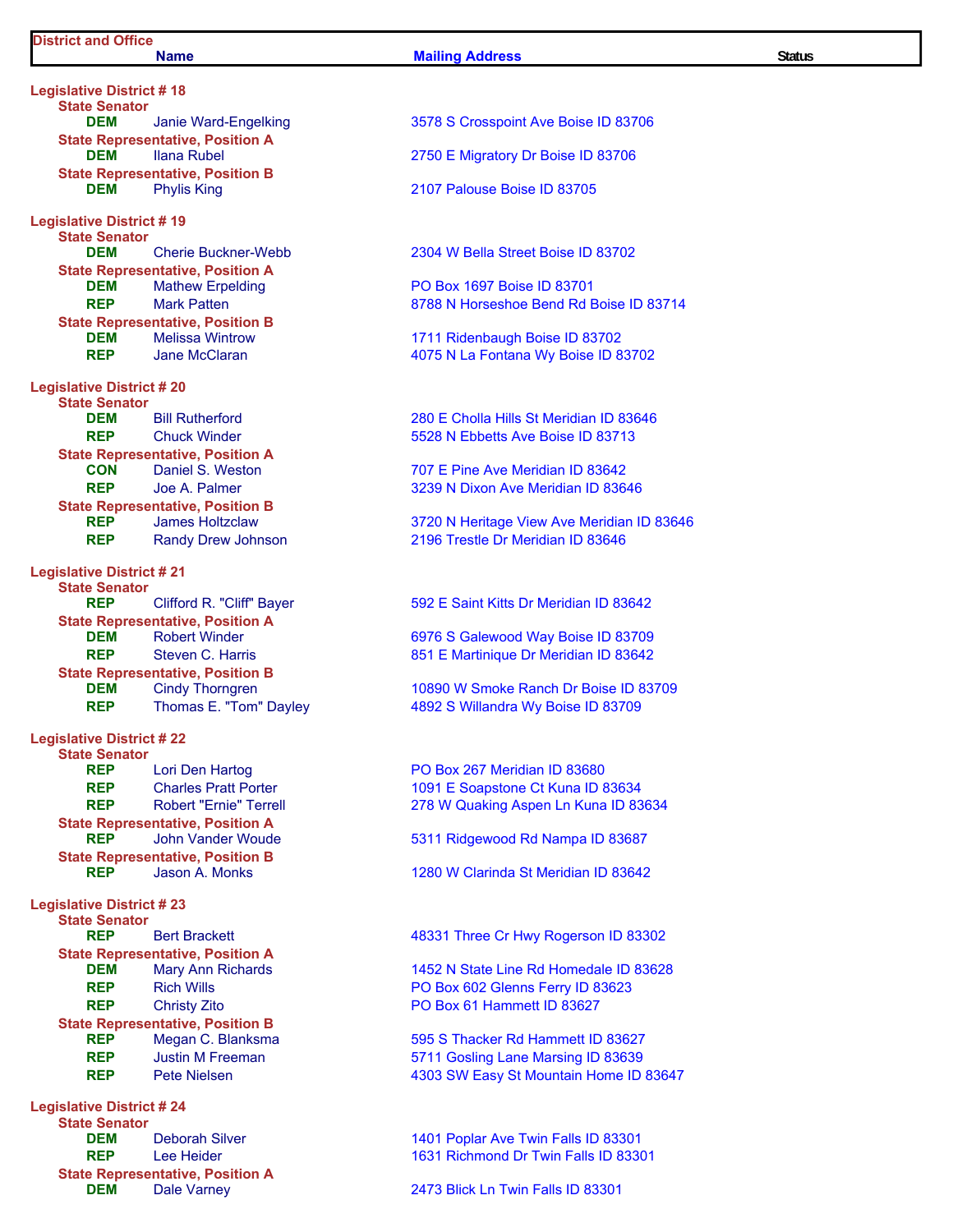|                                                         | <b>Name</b>                                                 | <b>Mailing Address</b>                                                            | <b>Status</b> |          |
|---------------------------------------------------------|-------------------------------------------------------------|-----------------------------------------------------------------------------------|---------------|----------|
| <b>REP</b>                                              | <b>Lance Clow</b>                                           | 2170 Bitterroot Dr Twin Falls ID 83301                                            |               |          |
|                                                         | <b>State Representative, Position B</b>                     |                                                                                   |               |          |
| DEM<br><b>REP</b>                                       | <b>Catherine Talkington</b>                                 | 1964 Galena Dr Twin Falls ID 83301                                                |               |          |
| <b>REP</b>                                              | Mary C. Bello<br><b>Stephen Hartgen</b>                     | 1052 Keegan Lane Twin Falls ID 83301<br>1681 Wild Flower Lane Twin Falls ID 83301 |               |          |
|                                                         |                                                             |                                                                                   |               |          |
| <b>Legislative District #25</b>                         |                                                             |                                                                                   |               |          |
| <b>State Senator</b><br><b>DEM</b>                      | Scott F. McClure                                            | 222 W 500 S Jerome ID 83338                                                       |               |          |
| <b>REP</b>                                              | <b>Jim Patrick</b>                                          | 2231 E 3200 N Twin Falls ID 83301                                                 |               |          |
|                                                         | <b>State Representative, Position A</b>                     |                                                                                   |               |          |
| <b>DEM</b>                                              | <b>Rudy Cordova</b>                                         | 521 Smokey Mt Dr Jerome ID 83338                                                  |               |          |
| <b>REP</b>                                              | <b>Maxine T Bell</b>                                        | 194 S 300 E Jerome ID 83338                                                       |               |          |
| <b>REP</b>                                              | Reggy A. Sternes                                            | 92 N 100 W Jerome ID 83338                                                        |               |          |
|                                                         | <b>State Representative, Position B</b>                     |                                                                                   |               |          |
| <b>REP</b>                                              | <b>Clark Kauffman</b>                                       | 3791 N 2100 E Filer ID 83328                                                      |               |          |
| <b>Legislative District #26</b>                         |                                                             |                                                                                   |               |          |
| <b>State Senator</b>                                    |                                                             |                                                                                   |               |          |
| <b>DEM</b>                                              | Michelle Stennett                                           | PO Box 3263 Ketchum ID 83340                                                      |               |          |
| <b>REP</b>                                              | <b>Dale Ewersen</b>                                         | PO Box 24 Bellevue ID 83313                                                       |               |          |
| DEM                                                     | <b>State Representative, Position A</b><br>Kathleen J. Eder | PO Box 2820 Hailey ID 83333                                                       |               |          |
| <b>REP</b>                                              | <b>Steve Miller</b>                                         | 1208 E 200 N Fairfield ID 83327                                                   |               |          |
|                                                         | <b>State Representative, Position B</b>                     |                                                                                   |               |          |
| DEM                                                     | <b>Sally Toone</b>                                          | 2096 E 1500 S Gooding ID 83330                                                    |               |          |
| <b>REP</b>                                              | <b>Alex Sutter</b>                                          | 811 N 1275 E Richfield ID 83349                                                   |               |          |
| <b>Legislative District #27</b>                         |                                                             |                                                                                   |               |          |
| <b>State Senator</b>                                    |                                                             |                                                                                   |               |          |
| <b>REP</b>                                              | <b>Kelly Arthur Anthon</b>                                  | PO Box 76 Rupert ID 83350                                                         |               |          |
|                                                         | <b>State Representative, Position A</b>                     |                                                                                   |               |          |
| <b>REP</b>                                              | <b>Scott Bedke</b>                                          | PO Box 89 Oakley ID 83346                                                         |               |          |
| <b>REP</b>                                              | <b>State Representative, Position B</b><br><b>Fred Wood</b> | PO Box 1207 Burley ID 83318                                                       |               |          |
|                                                         |                                                             |                                                                                   |               |          |
| <b>Legislative District #28</b><br><b>State Senator</b> |                                                             |                                                                                   |               |          |
| <b>DEM</b>                                              | <b>Mike Saville</b>                                         | PO Box 395 McCammon ID 83250                                                      |               |          |
| <b>REP</b>                                              | <b>Jim Guthrie</b>                                          | PO Box 12 Inkom ID 83245                                                          |               |          |
|                                                         | <b>State Representative, Position A</b>                     |                                                                                   |               |          |
| <b>DEM</b>                                              | <b>Steve Landon</b>                                         | 4748 Kimmi Court Chubbuck ID 83202                                                |               |          |
| <b>REP</b>                                              | <b>Randy Armstrong</b>                                      | PO Box 8 Inkom ID 83245                                                           |               |          |
| <b>REP</b>                                              | <b>Kay Jenkins</b>                                          | 4665 Targhee PI Chubbuck ID 83202                                                 |               |          |
| <b>REP</b>                                              | Tari L Jensen                                               | 4604 Burley Dr Chubbuck ID 83202                                                  |               |          |
| <b>REP</b>                                              | <b>Lance Kolbet</b>                                         | 4632 Mountain Park Rd Chubbuck ID 83202                                           |               |          |
| <b>REP</b>                                              | David D Packer<br><b>State Representative, Position B</b>   | PO Box 4251 Pocatello ID 83205                                                    | Withdrawn     | 3/8/2016 |
| DEM                                                     | Louis R. Archuleta                                          | 1965 Ardella Dr Pocatello ID 83201                                                |               |          |
| <b>REP</b>                                              | <b>Kelley Packer</b>                                        | PO Box 147 McCammon ID 83250                                                      |               |          |
| <b>REP</b>                                              | Jason West                                                  | 2487 Satterfield Dr Pocatello ID 83201                                            |               |          |
|                                                         |                                                             |                                                                                   |               |          |
| <b>Legislative District #29</b><br><b>State Senator</b> |                                                             |                                                                                   |               |          |
| <b>DEM</b>                                              | <b>Mark Nye</b>                                             | PO Box N Pocatello ID 83201                                                       |               |          |
| <b>REP</b>                                              | <b>Tom Katsilometes</b>                                     | PO Box 11 Pocatello ID 83204                                                      |               |          |
|                                                         | <b>State Representative, Position A</b>                     |                                                                                   |               |          |
| <b>DEM</b>                                              | David H. Maguire                                            | 1465 Sunset Pocatello ID 83204                                                    |               |          |
| <b>REP</b>                                              | <b>Dustin Whitney Manwaring</b>                             | 1469 W Quinn Rd Pocatello ID 83202                                                |               |          |
| <b>DEM</b>                                              | <b>State Representative, Position B</b>                     | 3759 Heron Ave. Pocatello ID 83201                                                |               |          |
|                                                         | <b>Elaine Smith</b>                                         |                                                                                   |               |          |
| <b>Legislative District #30</b>                         |                                                             |                                                                                   |               |          |
| <b>State Senator</b>                                    |                                                             |                                                                                   |               |          |
| <b>REP</b>                                              | Dean M. Mortimer<br><b>State Representative, Position A</b> | 7403 South 1st East Idaho Falls ID 83404                                          |               |          |
| <b>DEM</b>                                              | Matt P. Dance                                               | 3031 Chasewood Dr Ammon ID 83406                                                  |               |          |
|                                                         |                                                             |                                                                                   |               |          |